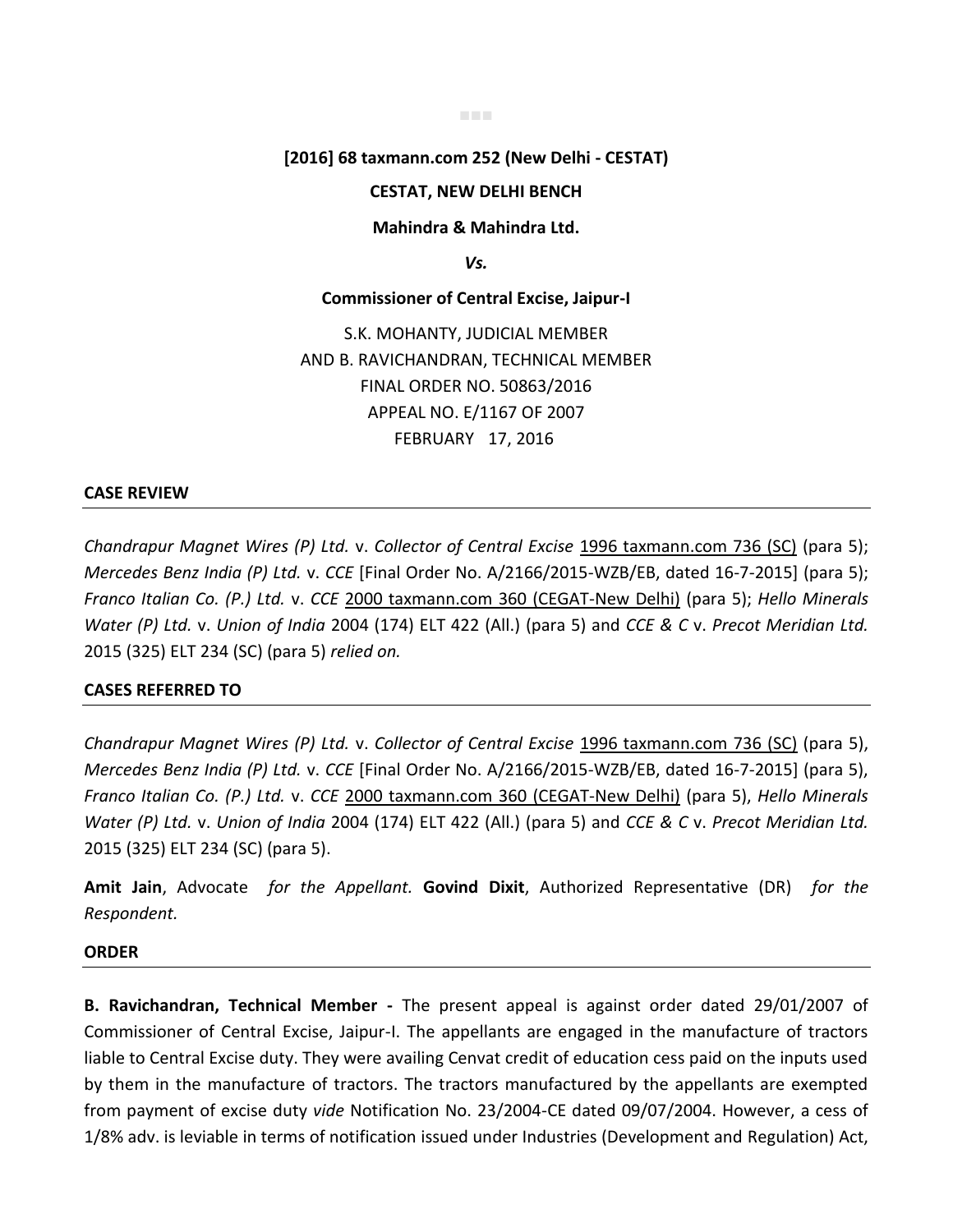1951, in respect of tractors having engine capacity of above 1800 CC. Tractors having engine capacity less than 1800 CC are not liable to such cess. Appellants are engaged in manufacture of both type of tractors and were using common inputs without maintaining separate accounts for receipt and consumption of these inputs. Invoking the provisions of Rule 6(3)(b) of Cenvat Credit Rules, 2004 proceedings were initiated against the appellant to recover 10% of value of the exempted tractors. The Original Authority *vide* the impugned order confirmed a demand of Rs. 2,68,25,330/- and imposed a penalty of an equivalent amount on the appellants. Aggrieved by the said order, the appellants filed this appeal.

**2.** The learned Counsel for the appellant Shri Amit Jain submitted that the impugned order is legally unsustainable, lacking in judicial discipline and contrary to various judgments of the Tribunal. All the tractors manufactured by the appellants are exempted from Central Excise duty. Industrial cess is leviable on the tractors with engine capacity of above 1800 CC and accordingly Education cess of 2% on such industrial cess is payable in terms of Section 93 of the Finance Act, 2004. Against Rs. 400/- to 500/- as liability towards education cess on a tractor the present demand confirmed is for an amount of Rs. 26,000/- of Cenvat credit on inputs per tractor. The learned Counsel reiterated that demand of 10% value of exempted tractors is legally unsustainable as they have not taken any credit of excise duty on these inputs. The credit of education cess paid on inputs availed by them has also been reversed proportionate to the clearance of tractors of engine capacity below 1800 CC which do not attract industrial cess as well as education cess. They have reversed an amount of Rs. 7,17,581/- as proportionate credit of education cess for the period July 2004 to August 2005 attributable to the tractors below 1800 CC. This fact has been admitted in the show cause notice issued by the Department. Such being the fact, there is no justification at all to demand 10% of amount on the value of tractors (below 1800 CC) invoking Rule 6 of the Cenvat Credit Rules. Learned Counsel relied on various case laws in support of his submission. He submitted that reversal of proportionate credit of educational cess attributable to the tractors of less than 1800 CC capacity is sufficient compliance of the conditions of Rule 6 and there could be no further liability on the appellant.

**3.** The learned AR Shri Govind Dixit reiterated the findings in the impugned order. He further submitted that the appellants did not maintain separate accounts as required by the Rule 6 and reversal, if any, subsequent to the clearance of exempted goods will not be considered as sufficient compliance of the said provisions. He submitted that the impugned order correctly invoked the provisions of Rule 6(3)(b).

**4.** We have heard both the sides and examined the appeal records. The point for decision in this appeal is whether or not the appellants are liable to pay an amount equal to 10% of the value of tractors of engine capacity below 1800 CC when they have availed Cenvat credit of educational cess on common inputs without maintaining separate records. We have perused the impugned order. The Original Authority observed that industrial cess and education cess being paid are in the nature of excise duty only. The appellants have to maintain separate accounts for receipt and consumption of the inputs which are common for different type of tractors. Since the appellants failed to do so they are liable to pay 10% of the total price of exempted final products. First of all, we noticed that in the present case there is no credit of Central Excise duty availed by the appellants on the common inputs. The only